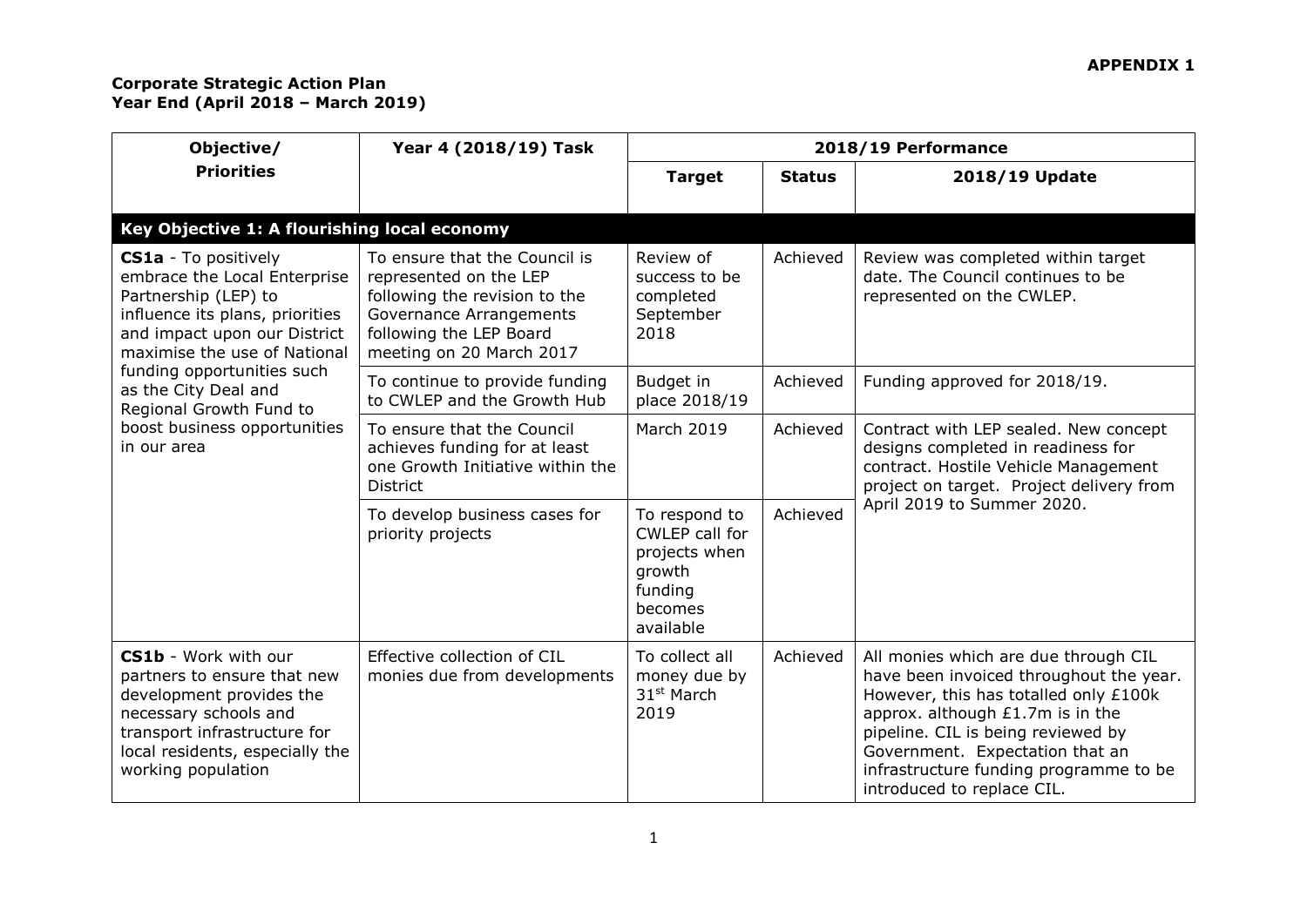| Objective/                                                                                                                                                      | Year 4 (2018/19) Task                                                                                                                    | 2018/19 Performance                                  |                 |                                                                                                                                                                                                                                       |
|-----------------------------------------------------------------------------------------------------------------------------------------------------------------|------------------------------------------------------------------------------------------------------------------------------------------|------------------------------------------------------|-----------------|---------------------------------------------------------------------------------------------------------------------------------------------------------------------------------------------------------------------------------------|
| <b>Priorities</b>                                                                                                                                               |                                                                                                                                          | <b>Target</b>                                        | <b>Status</b>   | 2018/19 Update                                                                                                                                                                                                                        |
|                                                                                                                                                                 | Ensure allocations of funding<br>are administered in a timely<br>way                                                                     | From April<br>2018 onwards                           | Not<br>Achieved | Funding rounds postponed due to review<br>by Government on CIL. A minimum 'pot'<br>value to be proposed before<br>infrastructure bids to come forward.<br>Report to Cabinet in new Municipal year<br>following the Government review. |
| CS1c - To encourage new<br>small businesses throughout<br>the District through focussed<br>initiatives such as the<br>provision of business<br>incubation units | To survey small businesses to<br>fully understand their<br>accommodation requirements                                                    | August 2018                                          | Achieved        | Business Survey completed.                                                                                                                                                                                                            |
| <b>CS1d</b> - Maximise the benefit<br>of the local tourist industry<br>including support for the                                                                | Continue the annual Tourism<br><b>Economic Impact Assessments</b><br>for Stratford District                                              | November<br>2018                                     | Achieved        | Tourism Economic Impact Assessment<br>undertaken.                                                                                                                                                                                     |
| local Destination<br>Management Organisation,<br>Shakespeare's England                                                                                          | To implement a new Visitor<br>Information service                                                                                        | From April<br>2018                                   | Achieved        | Cost neutral solution implemented in<br>relation to the Visitor information<br>Centre. Permanent arrangements in<br>place from November 2018.                                                                                         |
|                                                                                                                                                                 | To continue to liaise with WCC<br>and BDUK in relation to the<br>continued roll-out of the<br>Broadband programme across<br>the District | Contract 2 to<br>be completed<br>by December<br>2018 | Not<br>Achieved | Contract 2 is now due to complete by<br>end of Summer 2019 - the Council<br>continues to liaise with BDUK and is also<br>in conversation with DCMS in relation to<br>accessing Rural Broadband funding<br>through Central Government. |
| CS1e - To support further<br>development of the<br>Broadband Infrastructure                                                                                     | To support reviews into<br>extending broadband                                                                                           | March 2019                                           | Not<br>Achieved | Contract 2 is now due to complete by<br>end of Summer 2019 - the Council<br>continues to liaise with BDUK and is also                                                                                                                 |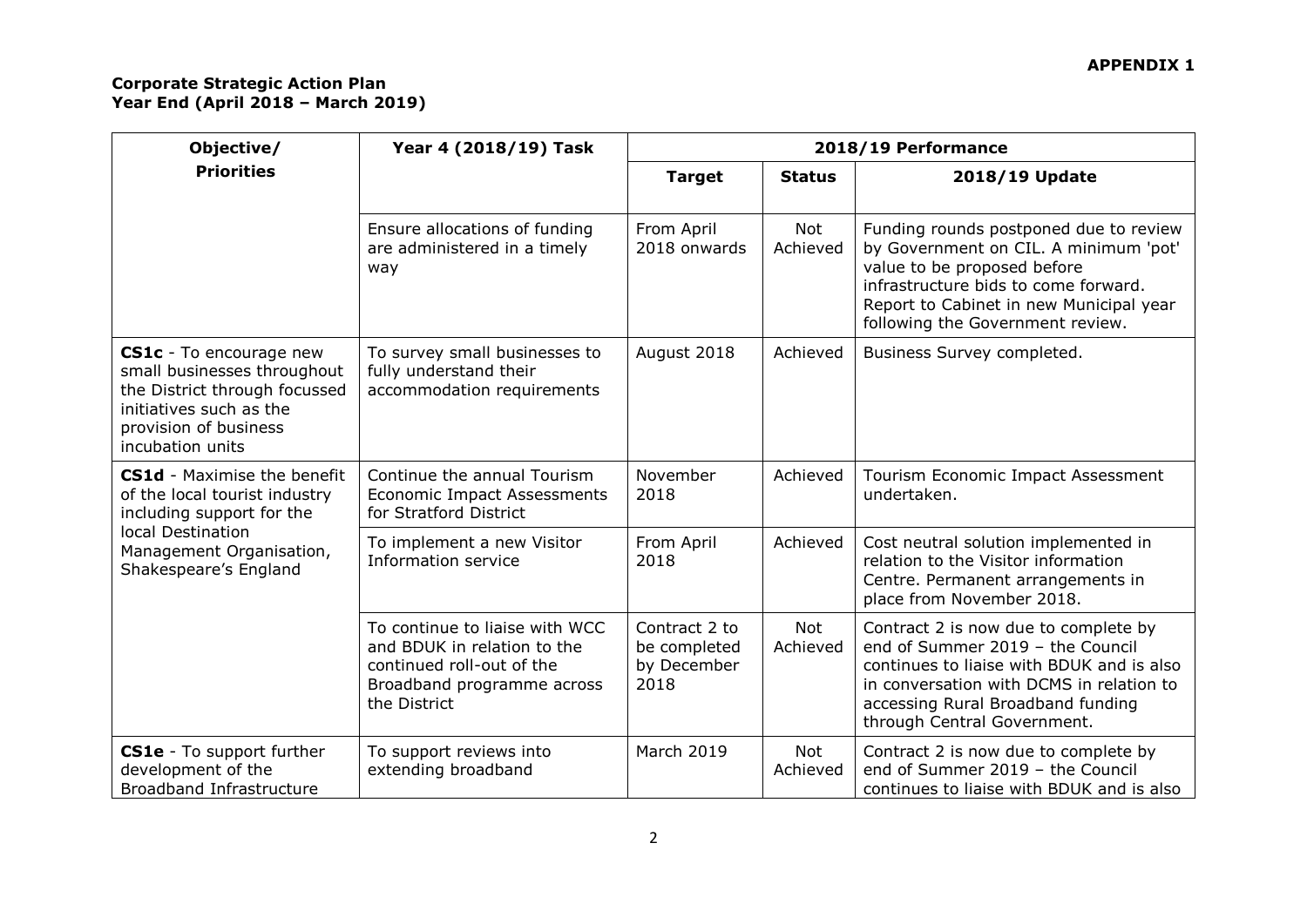| Objective/                                                                                                                         | Year 4 (2018/19) Task                                                                                                                                                                                                                                                             | 2018/19 Performance |                             |                                                                                                                                                                                                                                |
|------------------------------------------------------------------------------------------------------------------------------------|-----------------------------------------------------------------------------------------------------------------------------------------------------------------------------------------------------------------------------------------------------------------------------------|---------------------|-----------------------------|--------------------------------------------------------------------------------------------------------------------------------------------------------------------------------------------------------------------------------|
| <b>Priorities</b>                                                                                                                  |                                                                                                                                                                                                                                                                                   | <b>Target</b>       | <b>Status</b>               | 2018/19 Update                                                                                                                                                                                                                 |
| across our District which will<br>assist businesses with the<br>connections they require                                           | connectivity to areas not<br>covered by BDUK                                                                                                                                                                                                                                      |                     |                             | in conversation with DCMS in relation to<br>accessing Rural Broadband funding<br>through Central Government.                                                                                                                   |
| Key Objective 2: People and their environment                                                                                      |                                                                                                                                                                                                                                                                                   |                     |                             |                                                                                                                                                                                                                                |
| <b>CS2a</b> - Facilitate the<br>delivery of housing targets<br>including working with<br>developers to identify                    | To adopt the Site Allocation<br>Plan                                                                                                                                                                                                                                              | June 2018           | <b>Not</b><br>Achieved      | New LDS timetable approved at Council<br>December 2018. Consultation to begin<br>Summer 2019 and Adoption in late<br>2020.                                                                                                     |
| suitable land and locations<br>for developments and<br>ensuring 35% affordable<br>housing provision                                | To adopt Development<br>Requirements Supplementary<br>Planning Document (SPD)                                                                                                                                                                                                     | June 2018           | Ongoing<br>and on<br>target | 4 additional SPD's have been adopted<br>but target has not been achieved within<br>target date.                                                                                                                                |
|                                                                                                                                    | To adopt the Canal Quarter SPD                                                                                                                                                                                                                                                    | June 2018           | Achieved                    | Adopted 16 July 2018.                                                                                                                                                                                                          |
|                                                                                                                                    | To adopt Long Marston Airfield<br><b>SPD</b>                                                                                                                                                                                                                                      | June 2018           | Achieved                    | Adopted 26 February 2018.                                                                                                                                                                                                      |
| CS2b - Maintain quality<br>leisure facilities District wide,<br>with particular emphasis on<br>enhancing facilities in<br>Alcester | Serving Notice under the<br>Leisure Agreement with the<br>objective that the Grieg Hall<br>facility including the Lifestyles<br>Building is brought under the<br>control of the Council and that<br>opportunity is provided to the<br>local community to reopen the<br>Grieg Hall | Ongoing             | <b>Not</b><br>Achieved      | Directions hearing has taken place in<br>Birmingham Court. Trial is planned for a<br>date between September and December<br>2019. Alternative dispute resolution<br>process currently being undertaken at<br>request of Court. |
| CS2c - Promote Health and<br>Wellbeing including playing<br>an active role in the                                                  | To play an active role in the<br>development of a revised<br>Health and Wellbeing Strategy<br>for the County Council and to                                                                                                                                                       | Ongoing             | Ongoing<br>and on<br>target | The Council continues to participate in<br>discussions of the Health and Wellbeing<br>Team and the Coventry & Warwickshire<br>Place Forum.                                                                                     |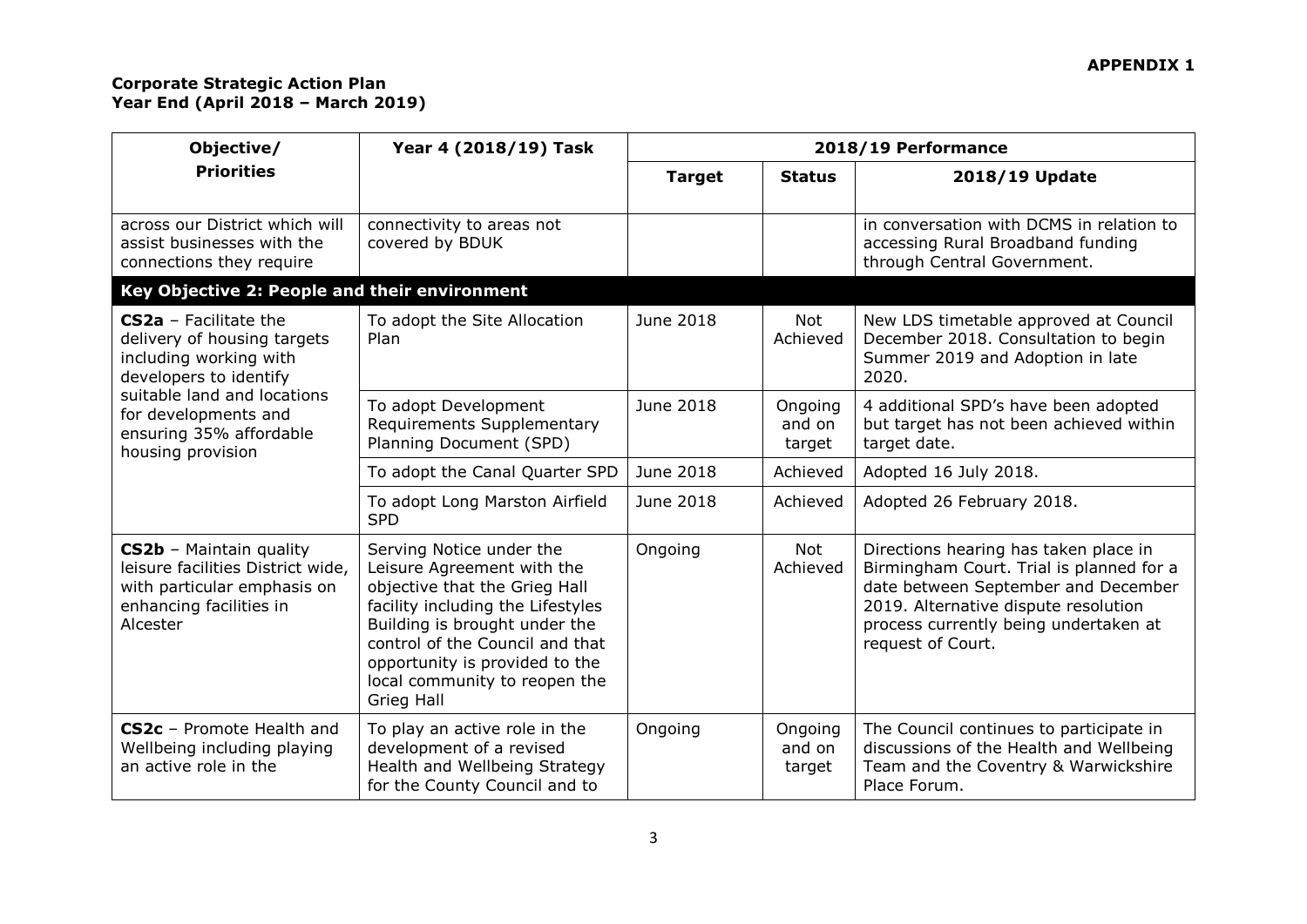| Objective/                                                                                    | Year 4 (2018/19) Task                                                                                                                                                       |                   | 2018/19 Performance |                                                                                                                                                                                                                                                                                                                                                                                                                                                                                                                                 |
|-----------------------------------------------------------------------------------------------|-----------------------------------------------------------------------------------------------------------------------------------------------------------------------------|-------------------|---------------------|---------------------------------------------------------------------------------------------------------------------------------------------------------------------------------------------------------------------------------------------------------------------------------------------------------------------------------------------------------------------------------------------------------------------------------------------------------------------------------------------------------------------------------|
| <b>Priorities</b>                                                                             |                                                                                                                                                                             | <b>Target</b>     | <b>Status</b>       | 2018/19 Update                                                                                                                                                                                                                                                                                                                                                                                                                                                                                                                  |
| Warwickshire Health and<br>Wellbeing Board                                                    | be clear on the role that the<br>Council will play in<br>implementing that strategy                                                                                         |                   |                     |                                                                                                                                                                                                                                                                                                                                                                                                                                                                                                                                 |
|                                                                                               | To develop and implement the<br>new South Warwickshire Health<br>and Wellbeing Partnership,<br>along with identifying joint<br>initiatives with Warwick District<br>Council | Ongoing           | Achieved            | The South Warwickshire Health and<br>Wellbeing Partnership has been<br>established with representation from<br>Stratford-on-Avon District Council,<br>Warwick District Council, Warwickshire<br>County Council, South Warwickshire CCG<br>and SWFT and GP practices. Draft<br>priorities have been considered along<br>with joint initiatives within the Public<br>Health arena.                                                                                                                                                |
|                                                                                               | To assist in the development of<br>the Active Communities<br>Strategy                                                                                                       | Ongoing           | Achieved            | When appropriate the completed Active<br>Communities Strategy will be considered<br>by the internal Health and Wellbeing<br>Group.                                                                                                                                                                                                                                                                                                                                                                                              |
| <b>CS2d</b> - Ensure the Crime<br>and Disorder reduction<br>strategy actions are<br>delivered | Implement the Action Plans for<br><b>Violence and Anti-Social</b><br>behaviour                                                                                              | <b>March 2019</b> | Achieved            | The Council continues to contribute to<br>the Violence, Serious & Organised Crime<br>(SOC) and ASB Action Plans. Council<br>actions include: a Stratford Serious &<br>Organised Crime (SOC) Case<br>Management group has been formed and<br>regular meetings have been held for the<br>last 3 months, alongside 6 community<br>engagement events in hotspot<br>areas. Increased promotion of good<br>news stories/Victim Support sessions in<br>relation to SOC. CCTV service continues<br>to support enforcement action around |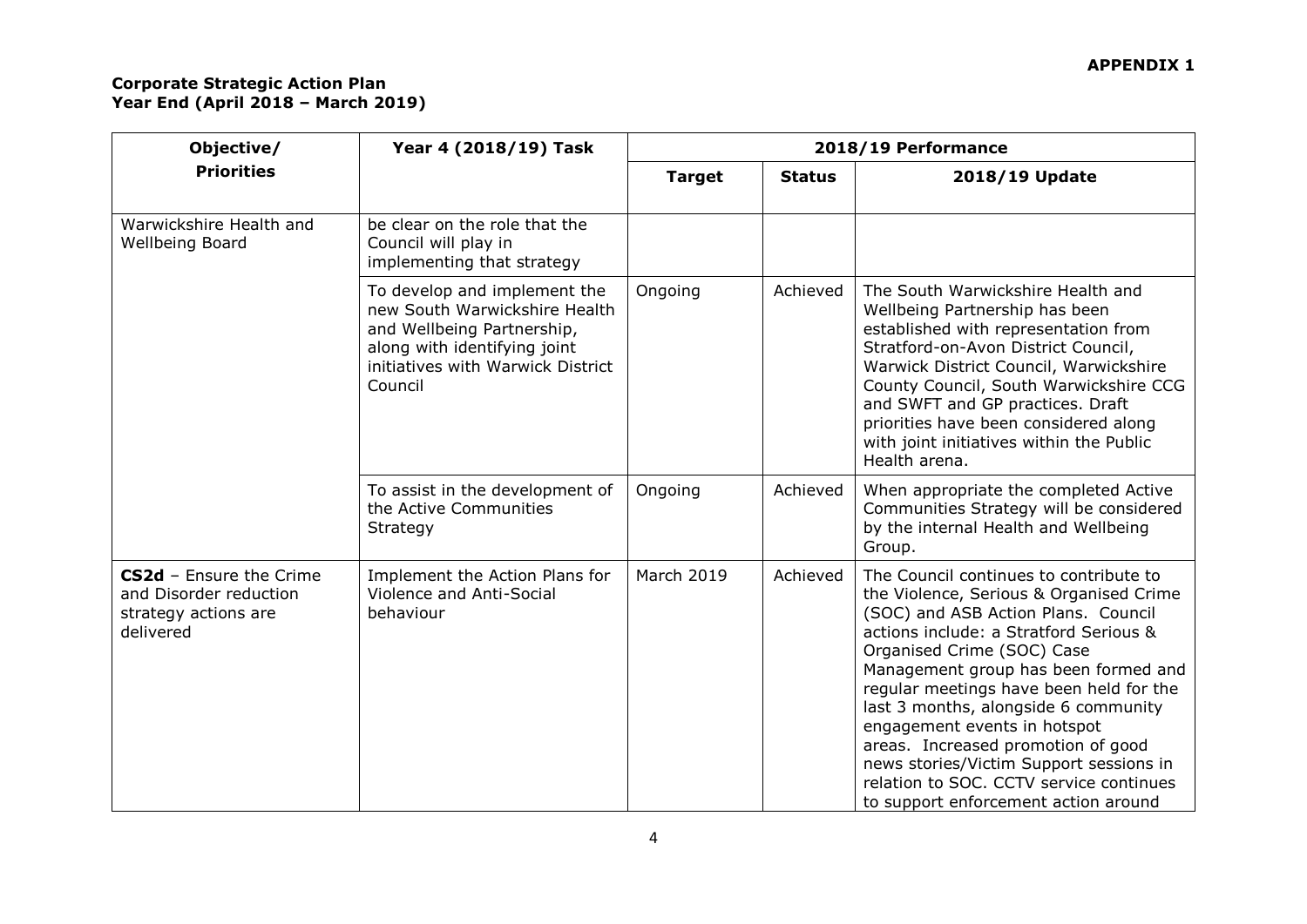|                   | Objective/ | Year 4 (2018/19) Task                                                                                  | 2018/19 Performance |                             |                                                                                                                                                                                                                                                                                                                                                                                                                                                                                                                                                                                                                                                                                                                                                                         |
|-------------------|------------|--------------------------------------------------------------------------------------------------------|---------------------|-----------------------------|-------------------------------------------------------------------------------------------------------------------------------------------------------------------------------------------------------------------------------------------------------------------------------------------------------------------------------------------------------------------------------------------------------------------------------------------------------------------------------------------------------------------------------------------------------------------------------------------------------------------------------------------------------------------------------------------------------------------------------------------------------------------------|
| <b>Priorities</b> |            | <b>Target</b>                                                                                          | <b>Status</b>       | 2018/19 Update              |                                                                                                                                                                                                                                                                                                                                                                                                                                                                                                                                                                                                                                                                                                                                                                         |
|                   |            |                                                                                                        |                     |                             | SOC. A commissioned report reviewing<br>Warwickshire Retail Crime Initiative in<br>South Warwickshire has been produced<br>and local action plans are being drawn<br>up to address recommendations. Work<br>is on-going regarding begging and the<br>Alternative Giving campaign in Stratford.                                                                                                                                                                                                                                                                                                                                                                                                                                                                          |
|                   |            | Secure funding for the Rural<br>Crime Co-ordinator posts and<br>deliver the Rural Crime Action<br>Plan | £44,262             | Achieved                    | PCC funding achieved for 2 part-time<br>Rural Crime Advisers and project funding<br>to deliver the Rural Crime Action Plan.<br>During Q4 there have been 38 victim<br>referrals resulting in 58 victim visits. 11<br>individuals have taken advantage of the<br>security equipment loan initiative. A total<br>of 14 mobile cameras were deployed<br>during this quarter at 8 separate<br>locations for rural thefts, ASB/drugs and<br>a commercial fly tipping hotspot. Rural<br>crime prevention events have taken<br>place at three venues with 50 van packs<br>provided to tradespeople. The first<br>Supported Village initiative was launched<br>in Long Itchington where property<br>marking was provided to the village<br>residents, along with cycle marking. |
|                   |            | Continue to identify funding<br>opportunities for CCTV                                                 | <b>March 2019</b>   | Ongoing<br>and on<br>target | During 2018/19, S106 funds were<br>received for developments at Meon Vale<br>and Wellesbourne. New cameras will be<br>installed as part of the overall CCTV<br>upgrade project. S106 applications have                                                                                                                                                                                                                                                                                                                                                                                                                                                                                                                                                                  |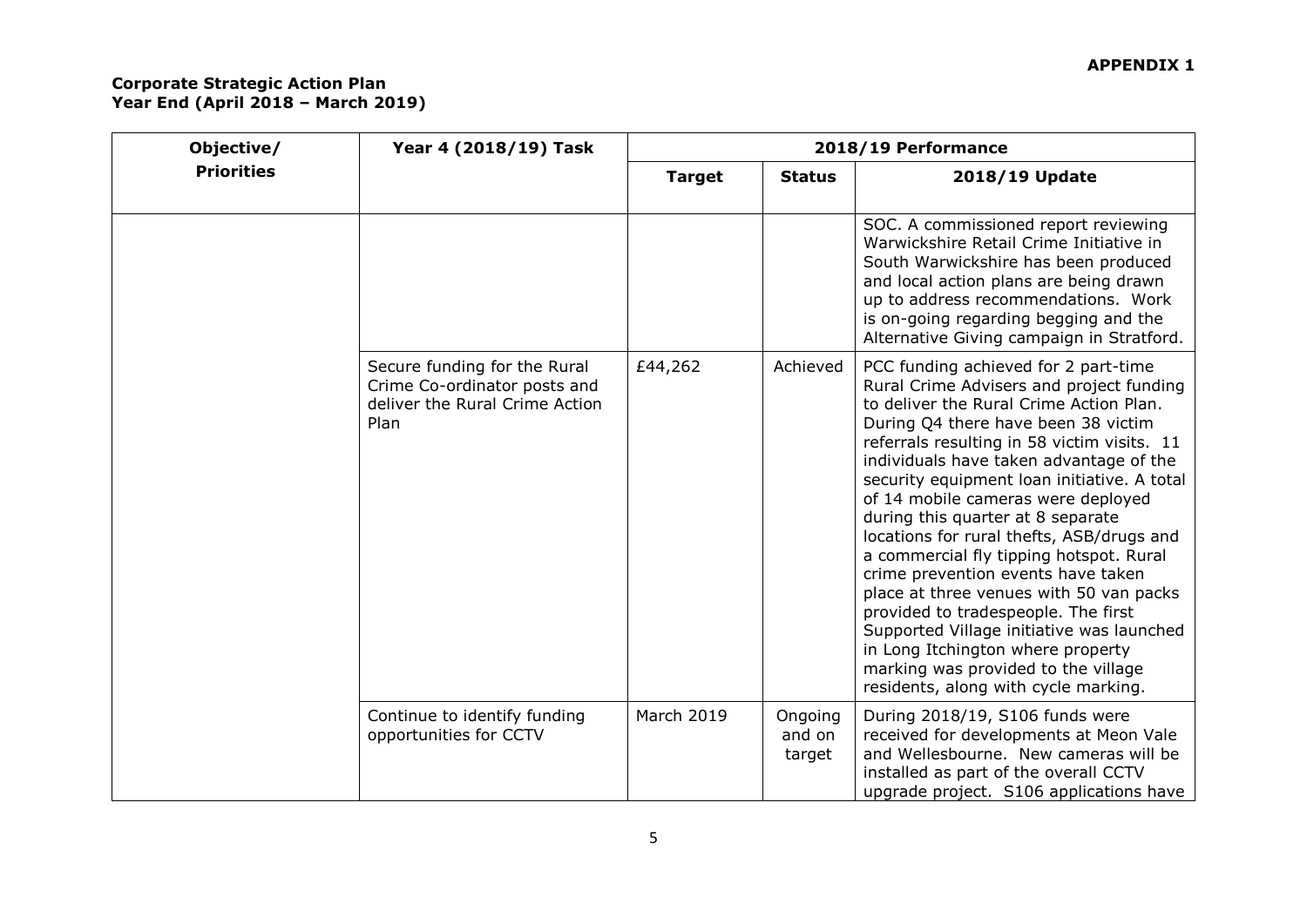| Objective/                                                                                                                                                                    | Year 4 (2018/19) Task                                                                                                                                                               | 2018/19 Performance   |                             |                                                                                                                                                                                                                                                                                                           |
|-------------------------------------------------------------------------------------------------------------------------------------------------------------------------------|-------------------------------------------------------------------------------------------------------------------------------------------------------------------------------------|-----------------------|-----------------------------|-----------------------------------------------------------------------------------------------------------------------------------------------------------------------------------------------------------------------------------------------------------------------------------------------------------|
| <b>Priorities</b>                                                                                                                                                             |                                                                                                                                                                                     | <b>Target</b>         | <b>Status</b>               | 2018/19 Update                                                                                                                                                                                                                                                                                            |
|                                                                                                                                                                               |                                                                                                                                                                                     |                       |                             | been made for developments at Gaydon<br>and Long Marston.                                                                                                                                                                                                                                                 |
| $CS2e$ – Minimise the amount<br>of waste going to landfill                                                                                                                    | To continue to work with the<br>Warwickshire Waste<br>Partnership to identify options<br>for reduction in landfill                                                                  | Ongoing               | Ongoing<br>and on<br>target | We are continuing to work with the<br>Warwickshire Waste Partnership,<br>including the food waste recycling trial -<br>'grey to green' to divert food waste from<br>landfill to composting. The results of the<br>waste composition analysis will<br>determine future policy at the Waste<br>Partnership. |
| CS2f - Identify long term<br>solutions to particular sites<br>throughout the District which<br>are detrimental to the local<br>community                                      | Continue to work with the Co-<br>op to resolve the ongoing<br>situation with Priory Square in<br><b>Studley using Compulsory</b><br>Purchase powers if necessary<br>and appropriate | Ongoing               | Ongoing<br>and on<br>target | The Co-op have identified a preferred<br>bidder who has been in and met with<br>SDC. Pre-application planning meeting<br>fixed for 26/04/2019. Exchange of<br>Contracts anticipated mid May 2019.                                                                                                         |
| Key Objective 3: Responsible community leadership                                                                                                                             |                                                                                                                                                                                     |                       |                             |                                                                                                                                                                                                                                                                                                           |
| <b>CS3a</b> - Seek opportunities<br>to work with our partners to<br>achieve benefits for our<br>residents. Expand our<br>programme of sharing<br>services with other Councils | Deliver the Strategic Review<br>recommendations                                                                                                                                     | Ongoing               | Achieved                    | The Council has agreed 8 Priority areas<br>for implementation in 2018/19 and<br>2019/20.                                                                                                                                                                                                                  |
| <b>CS3b</b> - Ensuring that we<br>manage our assets to meet<br>the needs of our<br>communities and services                                                                   | To progress the transformation<br>programme arising from the<br>Strategic Review project in line<br>with the agreed plan                                                            | Throughout<br>2018/19 | Achieved                    | Priority items have been reviewed and<br>agreed.                                                                                                                                                                                                                                                          |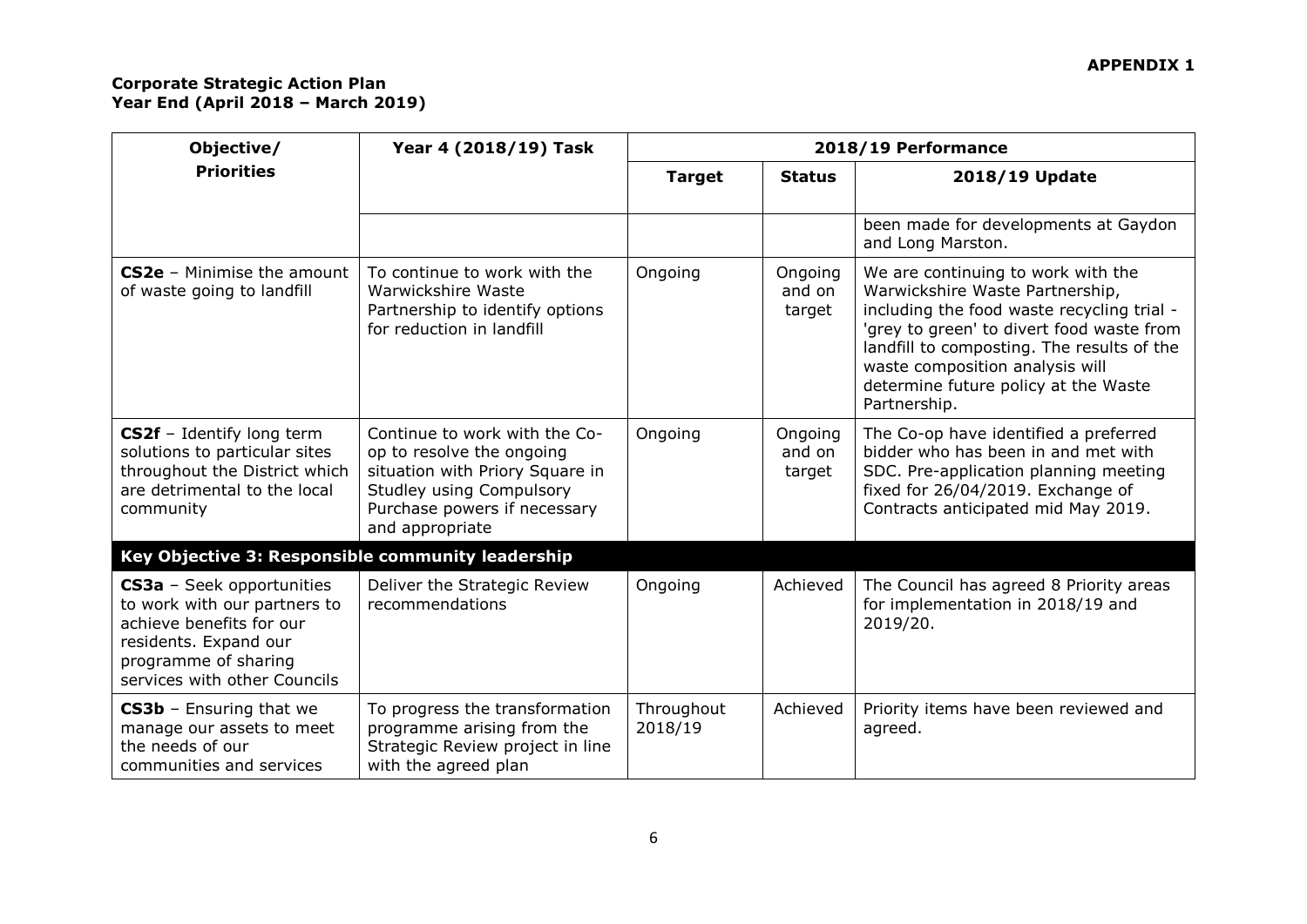| Objective/                                                                                                                                                                | Year 4 (2018/19) Task                                                                                                                                                                       | 2018/19 Performance                                              |                             |                                                                                                       |
|---------------------------------------------------------------------------------------------------------------------------------------------------------------------------|---------------------------------------------------------------------------------------------------------------------------------------------------------------------------------------------|------------------------------------------------------------------|-----------------------------|-------------------------------------------------------------------------------------------------------|
| <b>Priorities</b>                                                                                                                                                         |                                                                                                                                                                                             | <b>Target</b>                                                    | <b>Status</b>               | 2018/19 Update                                                                                        |
| and where appropriate<br>delivering commercial<br>returns                                                                                                                 | Continue to work towards<br>implementation of the Stratford<br>Gateway project                                                                                                              | Ongoing                                                          | Ongoing<br>and on<br>target | Initiated new discussions with interested<br>Parties. Cultural Gateway SPD<br>consultation completed. |
|                                                                                                                                                                           | Investigate working with land<br>holders to implement Canal<br>Quarter proposals                                                                                                            | Ongoing                                                          | Ongoing<br>and on<br>target | Ongoing and on target.                                                                                |
| CS3c - Supporting<br>vulnerable people especially<br>those becoming homeless,<br>those adjusting to benefit<br>changes and those needing<br>supported accommodation       | To ensure that the<br>Discretionary Housing Payment<br>budget, provided by DWP for<br>assisting benefit recipients in<br>severe financial hardship is fully<br>utilised                     | Allocate 100%<br>of fund<br>available by<br>end of March<br>2019 | Achieved                    | Maximum Discretionary Housing<br>Payment awarded.                                                     |
|                                                                                                                                                                           | Implement the new service<br>arrangements in response to<br>the Homelessness Prevention<br>Act requirements:<br>Restructure<br>Recruitment<br>Back office changes<br>New duties implemented | April 2018                                                       | Achieved                    |                                                                                                       |
| CS3d - Work with our<br>partners to improve the<br>District's infrastructure<br>including broadband,<br>transportation, education,<br>utilities and emergency<br>services | Implement the arrangements<br>for the allocation of CIL funds                                                                                                                               | April 2018                                                       | Achieved                    | Endorsed at Cabinet 26th February 2018.                                                               |